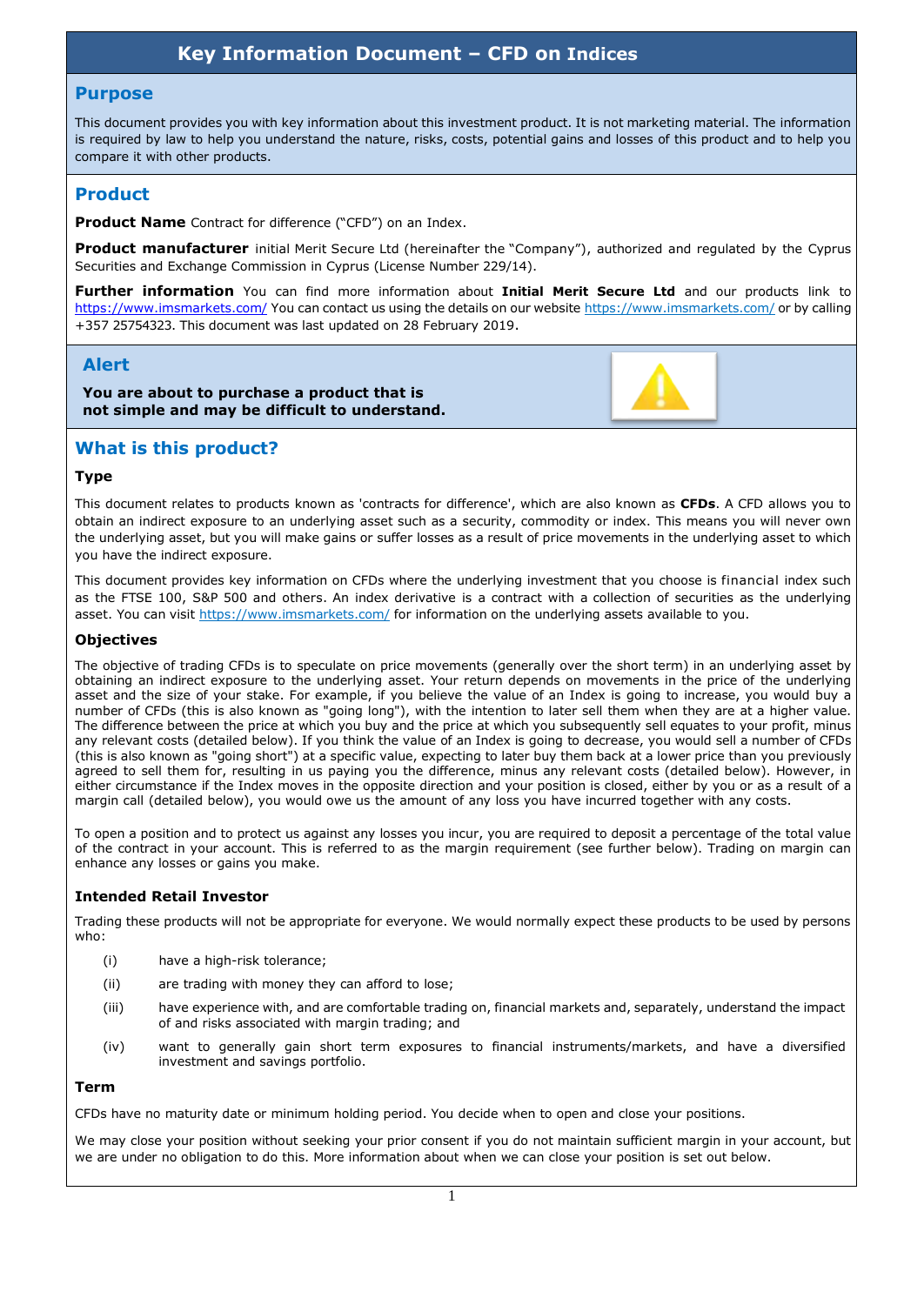## **What are the risks and what could I get in return?**

**Risk Indicator**



The summary risk indicator is a guide to the level of risk of this product compared to other products. It shows how likely it is that the product will lose money because of movements in the markets or because we are not able to pay you. We have classified this product as 7 out of 7, which is the highest risk class. This rates the potential losses from future performance of the product at a very high level.

**In some circumstances you may be required to make further payments to pay for losses. The total loss you may incur may significantly exceed the amount invested.** Your losses can materialise quickly due to the use of margin (see further below).

CFD trading requires you to maintain a certain level of funds in your account to keep your positions open. This is called margin. You will be able to open a position by depositing only a small percentage of the notional value of the position, creating a leveraged position. Leverage can significantly magnify your gains and losses. If the funds in your account are no longer sufficient to keep your position open, you will be required to make up this shortfall. This is a margin call. If you do not meet your margin call, we may close your position (immediately and without notice) and you will realise any losses. You could, therefore, lose more than your entire investment.

Our CFDs are not listed on any exchange, and the prices and other conditions are set by us in accordance with our best execution policy. The contract can be closed only with us, and are not transferable to any other provider. If you have multiple positions with us, your risk may be cumulative and not limited to one position.

The tax regime of the country in which you are domiciled may impact your return.

**Be aware of currency risk.** It is possible to buy or sell CFDs in a currency which is different to the base currency of your account. The final return you may get depends on the exchange rate between the two currencies. This risk is not considered in the indicator shown above.

This product does not include any protection from future market performance so you could lose some or all of your investment. If we are not able to pay you what is owed, you could lose your entire investment. However, you may benefit from a consumer protection scheme (see the section 'what happens if the company is unable to pay out'). The indicator shown above does not consider this protection.

#### **Performance Scenarios**

This key information document is not specific to a particular product. It applies to a CFD on any index. However, each CFD you enter into with us is specific to you and your choices. You will be responsible for choosing the underlying asset; when you open and close your position; the size of your position and your margin; and whether to use any risk mitigation features we offer (such as stop loss orders), for example.

Example:

| <b>CFD INDICES</b>               |                      |                            |                  |                      |       |                                          |                 |  |  |
|----------------------------------|----------------------|----------------------------|------------------|----------------------|-------|------------------------------------------|-----------------|--|--|
| DOW JONES Held Intraday          |                      |                            |                  |                      |       |                                          |                 |  |  |
| <b>Opening Price</b>             | P                    | 24851                      |                  |                      |       |                                          |                 |  |  |
| <b>Trades Size</b>               | TS                   | 200 contracts (2 lot)      |                  |                      |       |                                          |                 |  |  |
| Margin %                         | м                    | \$2000 per lot (fixed)     |                  |                      |       |                                          |                 |  |  |
| Margin Requirement (\$)          | $MR = P * TS * M$    | \$4,000                    |                  |                      |       |                                          |                 |  |  |
| National Value of the trade (\$) | $TN = P * TS$        | \$4,970,200                |                  |                      |       |                                          |                 |  |  |
| <b>LONG</b>                      |                      | Price Change Profit / Loss |                  | <b>SHORT</b>         |       | Closing Price Price Change Profit / Loss |                 |  |  |
| Performance Scenario             | <b>Closing Price</b> |                            |                  | Performance Scenario |       |                                          |                 |  |  |
| Favourable                       | 26352                | 6.04%                      | \$30,020         | Favourable           | 22325 | 10.16%                                   | \$50,520.00     |  |  |
| Moderate                         | 25486                | 2.56%                      | \$12,700         | Moderate             | 24003 | 3.41%                                    | \$16,960        |  |  |
| Unfovourable                     | 23410                | $-5.80\%$                  | ( \$28, 820.00)  | Unfovourable         | 25325 | $-1.91%$                                 | $($ \$9,480.00) |  |  |
| <b>Stress</b>                    | 21651                | $-12.88%$                  | $($ \$64,000.00) | <b>Stress</b>        | 26132 | $-5.15%$                                 | ( \$25,620.00)  |  |  |